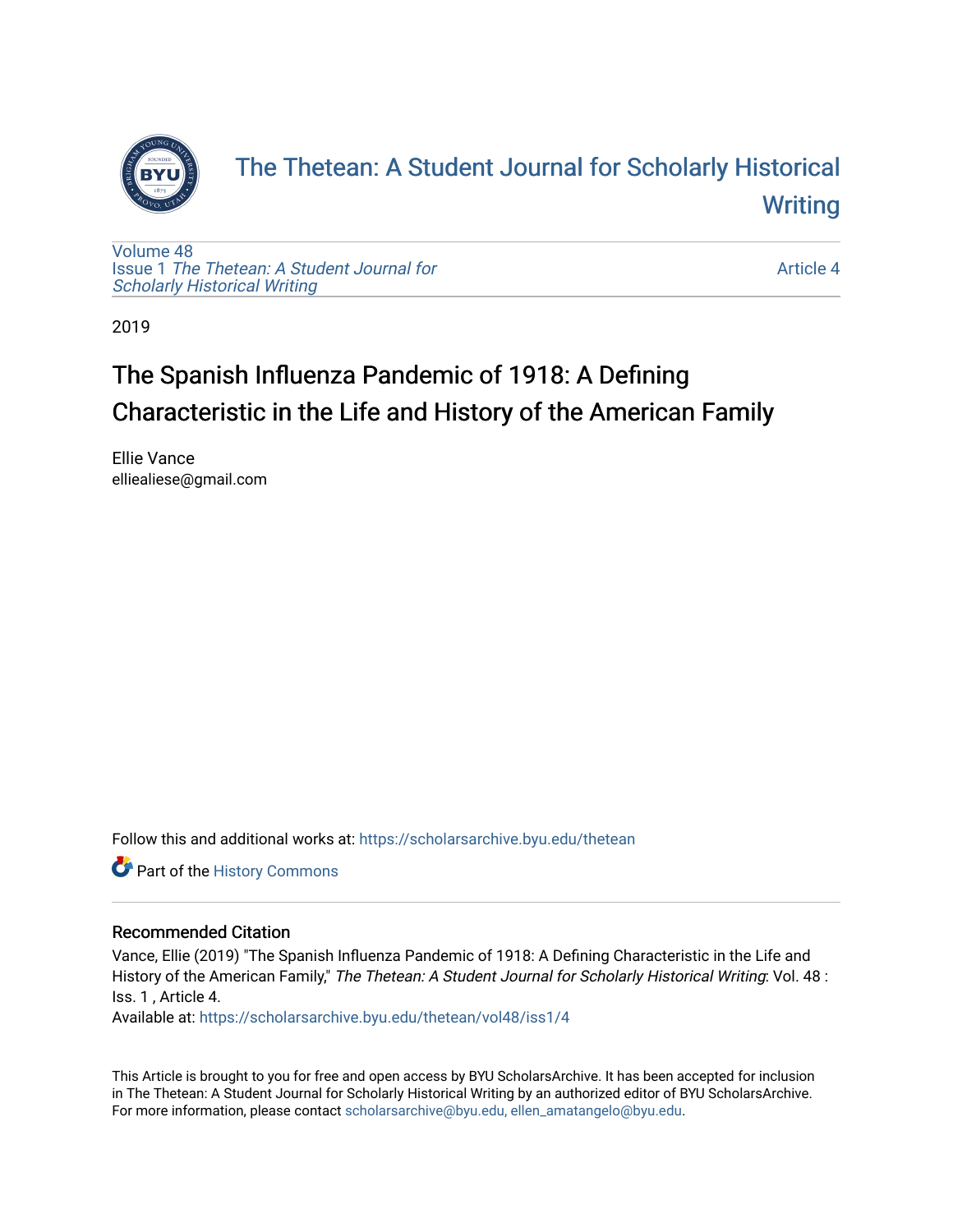

*Figure 1. A barber wears a mask while at work to stay healthy. According to a young university student, individuals in flu masks reminded him of members of the Ku Klux Klan ("Local Barber—Cincinnati, OH"* CDC*, cdc.gov).*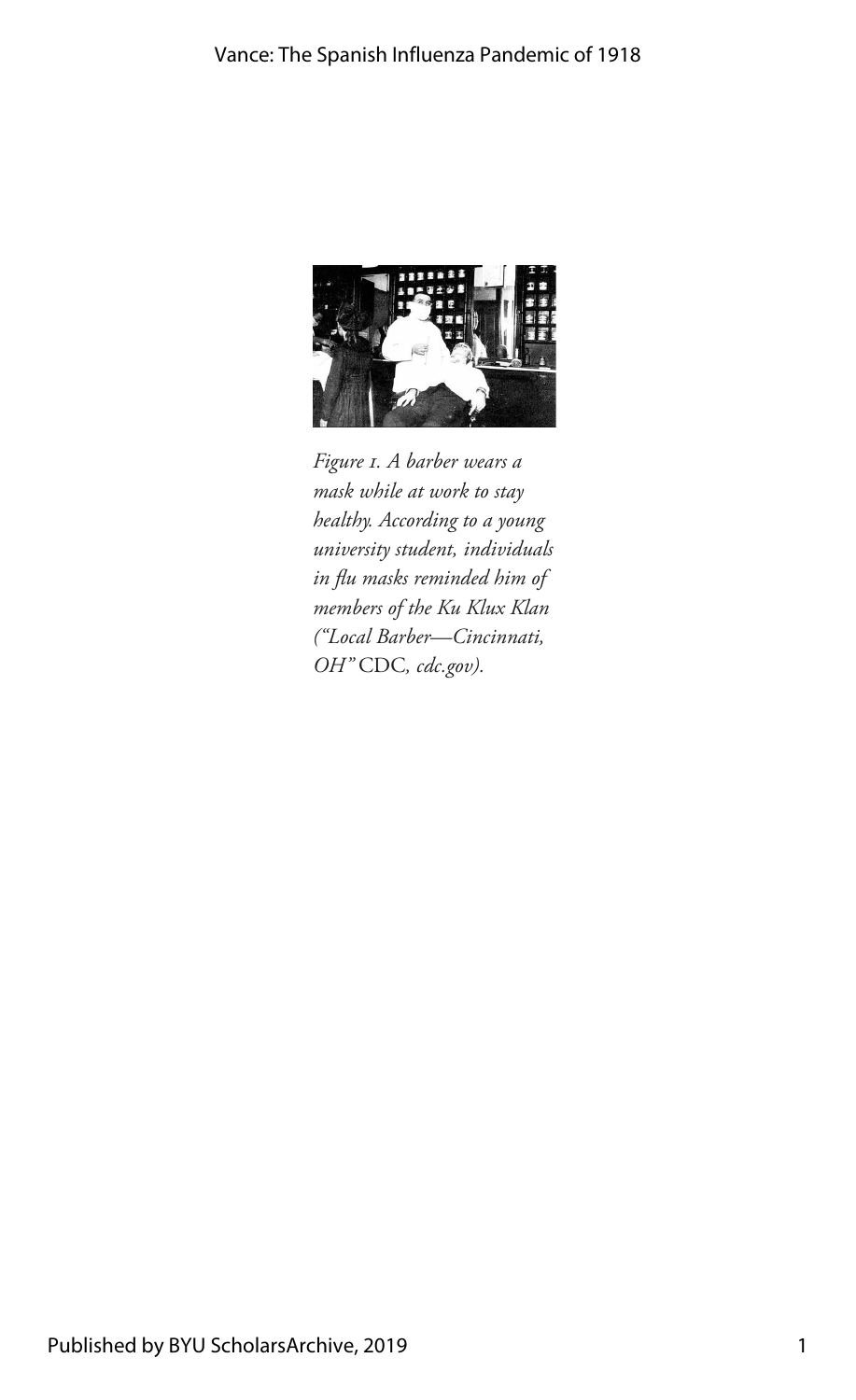**Paper**

## **The Spanish Influenza Pandemic of 1918 A Defining Characteristic in the Life and History of the American Family**

Ellie Vance

ANDEMICS. AS A SOCIETY, WE ARE OBSESSED WITH THEM. THE LAT-<br>est media and literature spins tales of zombie apocalypses or dangerous<br>viral outbreaks that sweep across the globe, infecting millions. Fortu-<br>nately in our day est media and literature spins tales of zombie apocalypses or dangerous viral outbreaks that sweep across the globe, infecting millions. Fortunately, in our day, global pandemics have remained largely in the world of fiction. However, in 1918, just over one hundred years ago, the things of today's fiction were a reality. In the fall of 1918, a young American university student recorded in his journal, "there's lots of excitement about the Spanish influenza. They say it is coming west. I don't believe it will hurt us."1 Little did he know that the Spanish influenza would indeed be coming west, and when it finally struck American soil, the outbreak left a path of death and despair in its wake. Within a few short months, the Spanish influenza took the lives of 675,000 American men, women and children–nearly three percent of the population at the time.2 Although the flu pandemic significantly impacted the American population, this important event is often neglected in history books. It is usually summed up in mere sentences, sandwiched between extensive chapters about the First World War and the Great Depression. Despite this lack of coverage, it is imprinted in the memories, lives, and experiences of

<sup>1. &</sup>quot;A 'Fluey' Diary, 1918," *Montana: The Magazine of Western History* 37, no. 2 (1987): 62.

<sup>2. &</sup>quot;History of the 1918 Flu Pandemic," *Center for Disease Control and Prevention*.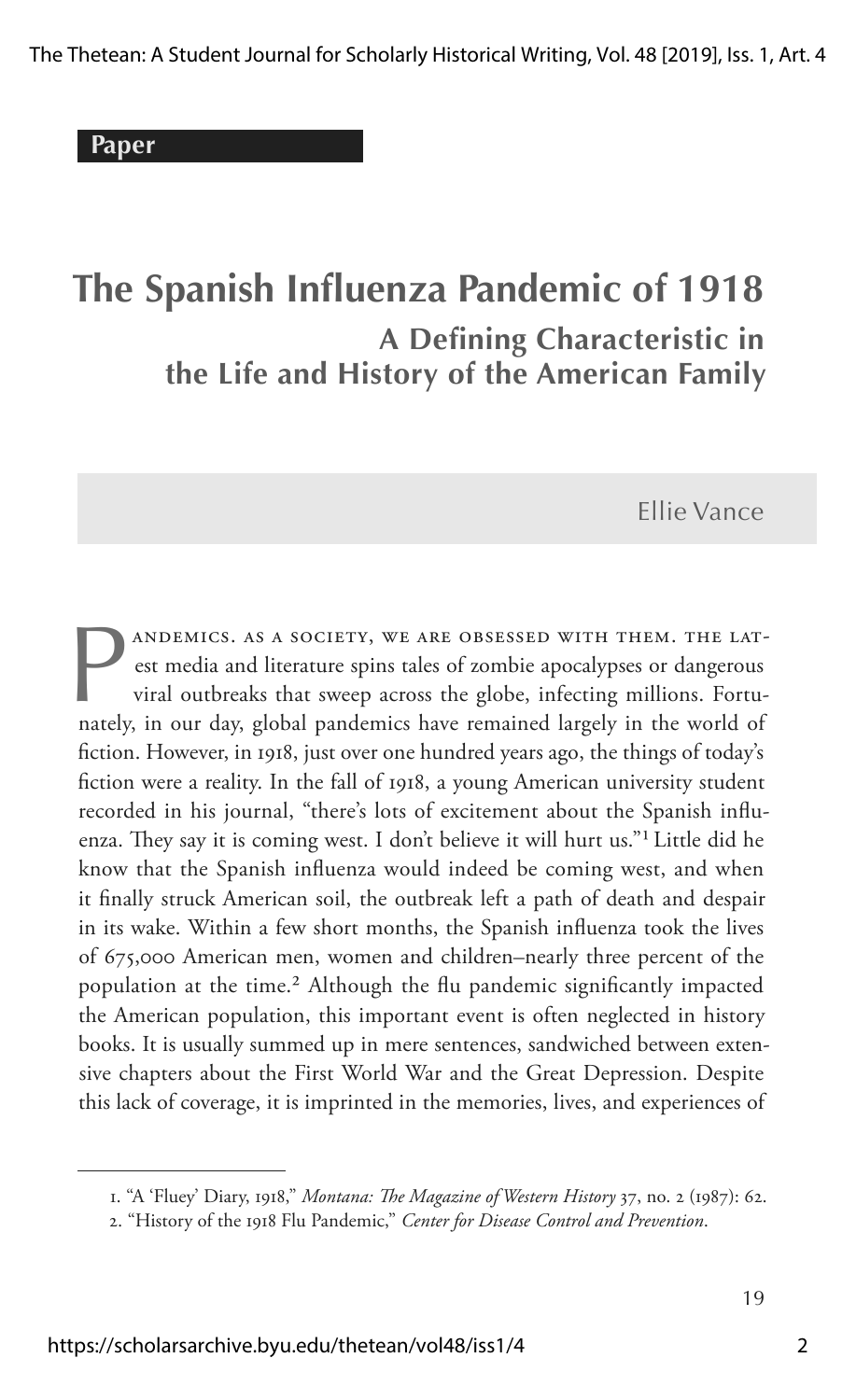those left behind. Each and every grieving family experienced the outbreak differently in terms of social, emotional, and economic standing, which had the strongest impact on young children. The Spanish influenza pandemic of 1918 changed the structure of American families and became a defining characteristic in the lives of its survivors.

For a century, the 1918 flu pandemic has remained buried in the past, remembered primarily by its survivors. In recent years, however, epidemics including the Bird Flu in 2005 and the Swine Flu scare in 2009 have sparked a renewed interest in the Spanish influenza outbreak. Historians and medical professionals alike have sought to understand the social, demographic, and economic impacts of the flu, as well as understand how to prevent similar outbreaks in the future. In the past decade alone, a wealth of scholarly works have been created regarding this matter, examining the history and impact of the dreadful outbreak from many angles. According to historian Howard Phillips, in order to fully understand the pandemic's "complex, interconnected character, it must be viewed through numerous lenses at the same time."3 One lens that has not been extensively reviewed by historians is that of the American family. In a historiographical piece on the Spanish influenza, Phillips asked, "how did they [survivors of the flu] cope . . . with the death of a spouse, a child or a parent? What was the fate of the millions of widows and widowers and the hundreds of millions of orphans suddenly created by a pandemic like the Spanish Flu?"4 Phillip's question is one that remains largely unanswered.

The impacts of the Spanish flu on the American family have yet to be examined in a comprehensive work. Historian Esyllt W. Jones, who studies the impact of the Spanish flu on families in Canada, suggests that there are "strong indications that the epidemic altered family configurations,"5 however, "the long-term impact of the disease [on families] has not been given a great deal of attention by historians."6Thousands of Americans lost loved ones during the Spanish flu pandemic, which forever changed the lives of these families. Almost overnight, father, mothers and children perished, transforming spouses into widows and children into half or full orphans. Their grief was surely immeasurable, but, as

<sup>3.</sup> Howard Phillips, "The Recent Wave of 'Spanish' Flu Historiography," *Social History of Medicine* 27, no. 4 (2014): 791.

<sup>4.</sup> Phillips, "The Recent Wave," 806.

<sup>5.</sup> Esyllt W. Jones, *Influenza 1918: Disease, Death, and Struggle in Winnipeg* (Toronto: University of Toronto Press, 2007), 141.

<sup>6.</sup> Jones, *Influenza 1918*, 141.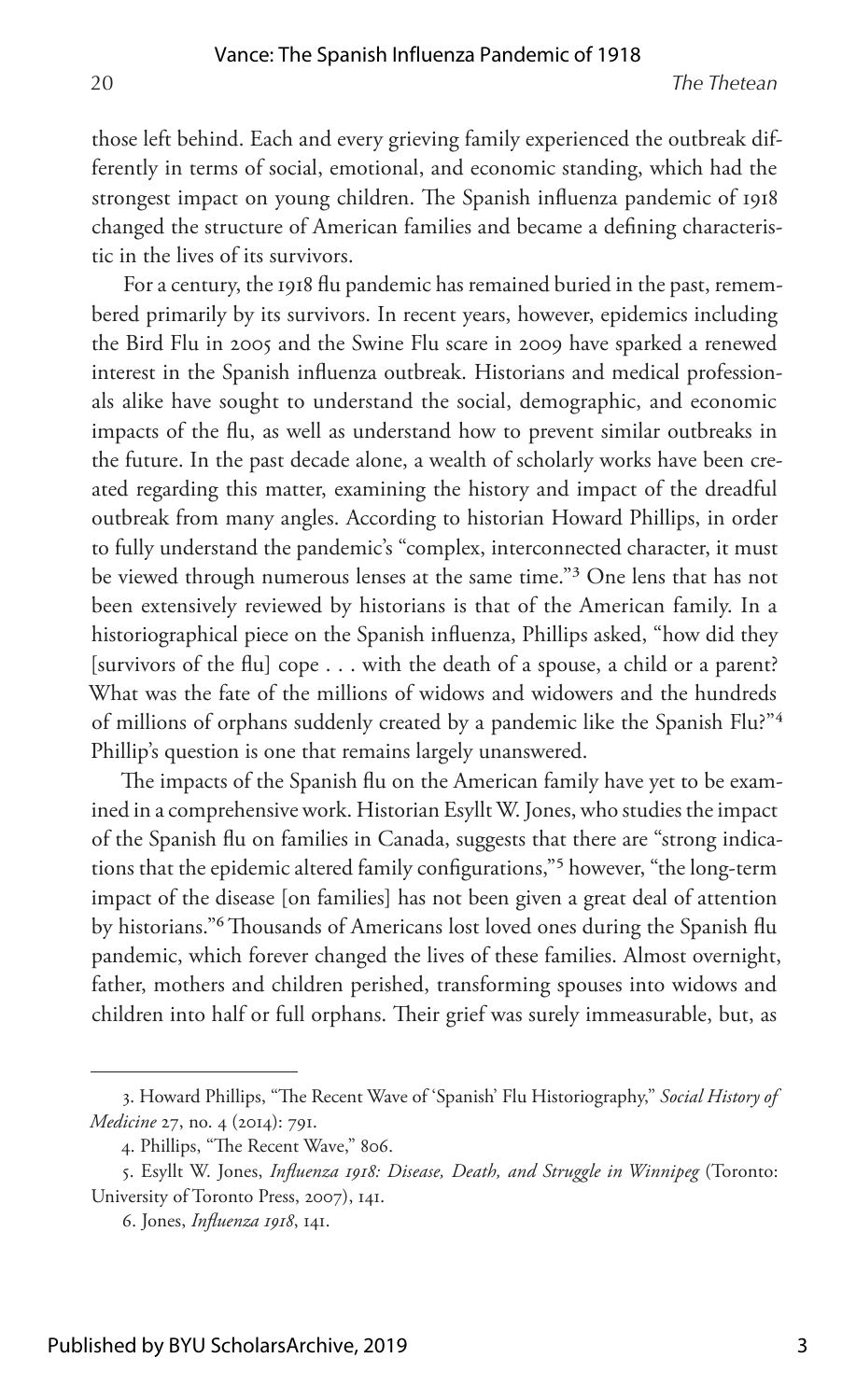Phillips noted, "though grief cannot be measured, the number of those grieving can, and how such grieving influenced their lives, subsequently can, at least be recognized."7 Although each and every grieving family experienced the effects of the pandemic in their own unique way, the Spanish Influenza changed the structure of the American family and influenced children socially, economically and financially. It was a defining event in the history of the American family.

### **Historical Background of the Spanish Influenza Pandemic of 1918**

Although the exact origins of the 1918 flu pandemic have been heavily contested, by the autumn of 1918, close to a third of the world's population had become infected.8 The United States reported its first case in March of 1918 and the virus quickly swept across the nation. By October 1918, the flu had reached epidemic proportions, not only in the United States, but across the globe. It was a pandemic in every sense and there was no stopping it. A vaccine to protect against influenza had not yet been developed and there were no antibiotics available to treat the infected. American newspapers encouraged their readers to avoid contact with crowds, stay indoors, quarantine those that were sick, and wear protective face masks (Figure 1).<sup>9</sup> The press even warned against the dangers of spreading the sickness through kissing.10 It was certainly a frightening time, but some found ways to make light of the situation. A newspaper article in the *Cleveland Plain Dealer* examined the pros and cons of kissing and found that "after due consideration . . . we'll all simply have to take our chances."11 Meanwhile, a university student in Montana lamented the fact that with the onset of the flu, there would be "no more dates" as "the girls at the dorm are all quarantined."12

<sup>7.</sup> Phillips, "The Recent Wave," 807.

<sup>8.</sup> Laura Spinney, *Pale Rider: The Spanish Flu of 1918 and How it Changed the World* (London: Penguin Random House, 2017), 228.

<sup>9. &</sup>quot;Safety First on Flu," *Bee—Toledo News*, 5 October 1918, p. 8, col. 2–3.

<sup>10. &</sup>quot;Safety First on Flu," p. 8, col. 2–3.

<sup>11. &</sup>quot;Through the Periscope: To Kiss or Not to Kiss," *Cleveland Plain Dealer*, 6 November 1918, p. 13, col. 3.

<sup>12. &</sup>quot;A 'Fluey' Diary, 1918," 63.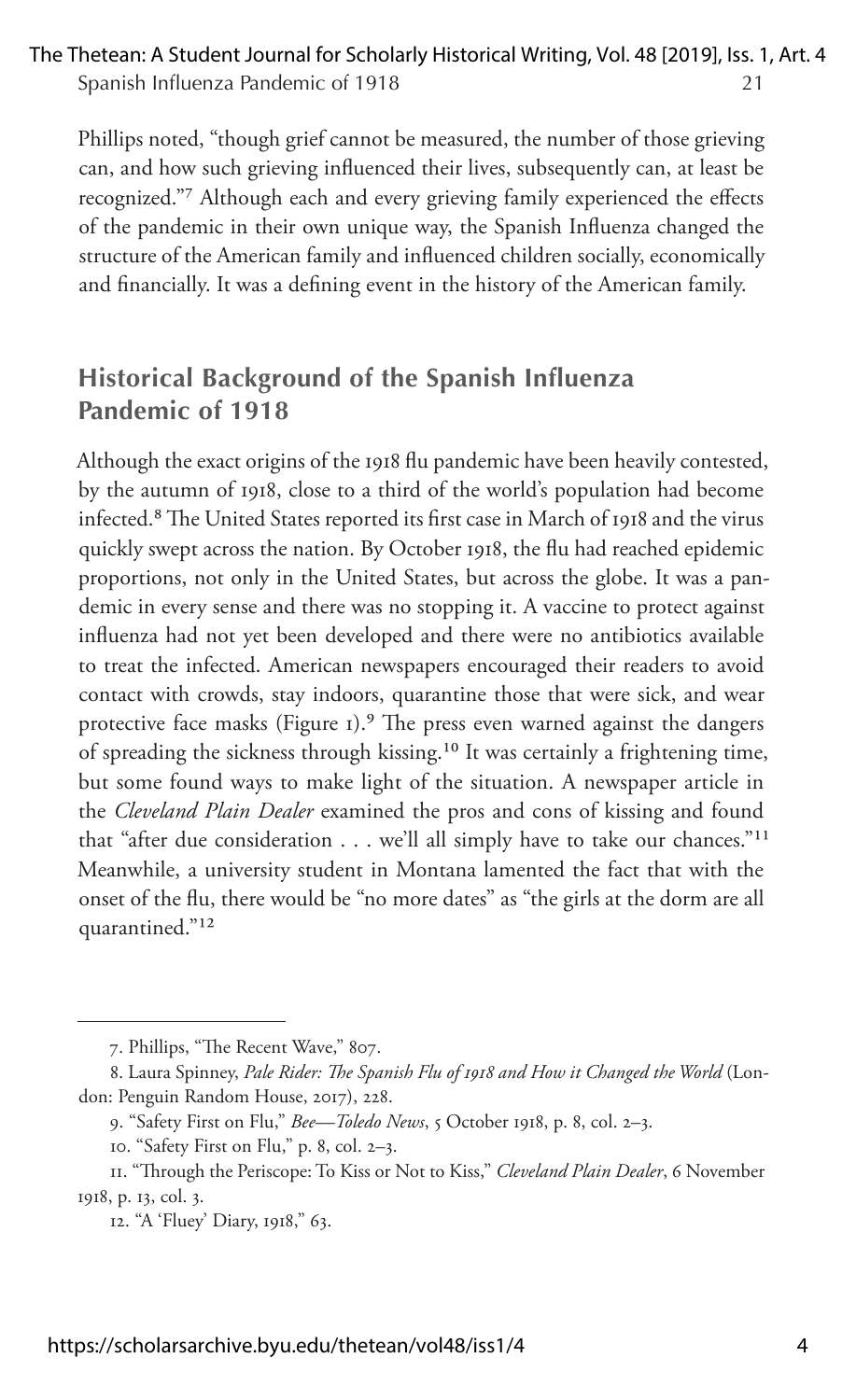Jokes aside, the flu was a serious problem with serious consequences. Nearly fifty million people perished worldwide, including approximately 675,000 American citizens. The flu infected people of all ages. However, those in the prime of their lives—aged twenty to thirty-nine—suffered the highest mortality rates.13 The deaths of these young adults created widows and widowers, as well as "half-orphans," and children with neither a father or mother.<sup>14</sup> The innocent children left behind were perhaps the flu's greatest victims. Reports of parental death and orphaned children left to fend for themselves filled the pages of newspapers. An article in the *Washington Times* reported that "one of the most pitiful cases is that of the eight children of Mr. and Mrs. William Bowles. . . . the mother died last Sunday and the father Wednesday afternoon of the influenza."15 However, the plight of the Bowles' children was common. In New York City alone, the flu produced nearly 31,000 orphans in just a matter of weeks.<sup>16</sup> The ravages of the flu struck nearly every city across the nation and penetrated the homes of both city-dwellers and rural farmers alike, taking fathers, mothers, brothers, and sisters to the grave.

Many families considered 1918 to be a terrifying time, but it was also a time of great generosity. Families and communities reached out to support each other, building strong relationships founded on trust and care. A survivor of the Spanish flu named Clella Brantley Gregory recalled her father helping the afflicted members of their community by milking cows, caring for farm animals and ensuring there was enough drinking water and a wood supply to keep families warm through the winter.<sup>17</sup> Although choosing to help others meant risking his own life and his family's, Eli Brantley pushed forward regardless of the consequences. In addition to Mr. Brantley's example, thousands of Americans sought to help those suffering from influenza. People were kind and "they proved it. . . when neighbors would go in and take care of those afflicted with the disease, never for a moment thinking about their own health."18 Everyday heroes became an irreplaceable source of relief for suffering families.

<sup>13.</sup> Jones, *Influenza 1918,* 141.

<sup>14.</sup> Jones, *Influenza 1918,* 141.

<sup>15. &</sup>quot;Flu Makes Many Orphans in DC," *Washington Times,* 19 October 1918, p. 4, col. 3–4.

<sup>16.</sup> Ashley Halsey, "The flu can kill tens of millions of people. In 1918, that's exactly what it did," *The Washington Post*, 27 January 2018.

<sup>17.</sup> Clella B. Gregory, "I Survived," interview by Centers for Disease Control and Prevention, *CDC.*

<sup>18. &</sup>quot;Caring for Little Ones Left Orphans by the Epidemic of Influenza," *Albany Evening Journal,* 13 November 1918, p. 10, col. 1–2.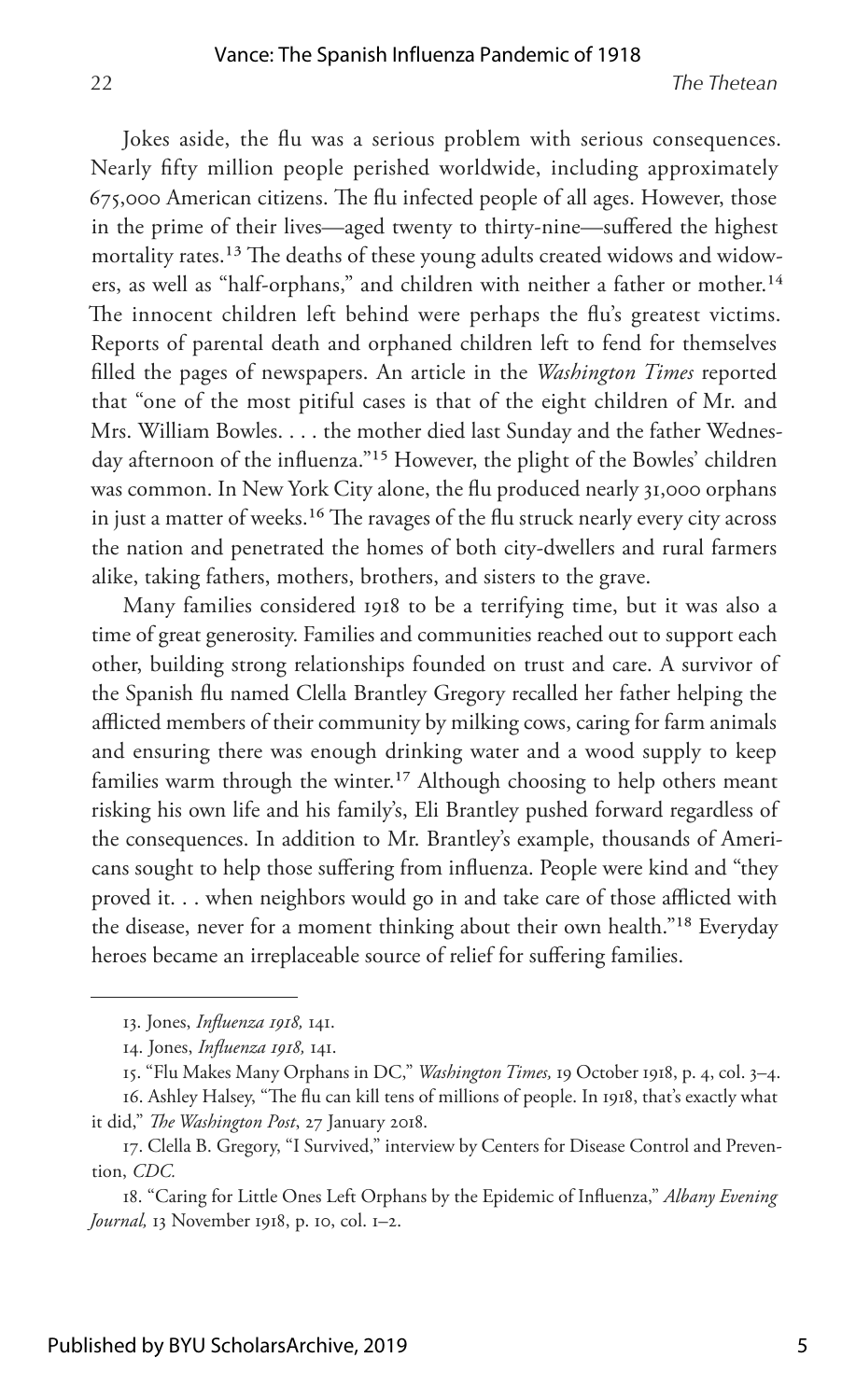Spanish Influenza Pandemic of 1918 23 The Thetean: A Student Journal for Scholarly Historical Writing, Vol. 48 [2019], Iss. 1, Art. 4

#### **The Flu's Effects on Family Structure**

During the pandemic and the years after its passing, families and neighbors struggled to find an answer to the difficult question: "what to do for the children made orphans by the Spanish Influenza?"19 According to historian Esyllt W. Jones, friends and community members were important factors in addressing this question.20 Some individuals, such as Mrs. John C. McInnis of Worcester, Massachusetts, simply heard about the plight of the orphans and decided to take action. Mrs. McInnis opened her modest home to the "babies [that were] not wanted," and created a makeshift orphanage for children whose parents had perished in the influenza outbreak.<sup>21</sup> With the aid of the Worcester Women's Club, Mrs. McInnis raised enough money to support local children impacted by the flu and cared for the little ones in her home-based orphanage (Figure 2).<sup>22</sup> This illustrates that in the aftermath of the Spanish influenza pandemic, community members came together to care for orphans and were crucial to their survival.



*Figure 2. Mrs. McInnis and the Worcester Women's Club performed work very similar to what these women are doing here for young victims of the flu. These women and countless others undoubtedly changed the lives of flu orphans for the better ("Orphans and Other Infants tended by women of Auckland at Myers Kindergarten,"* NZ Herald*).*

Although many extraordinary women like Mrs. McInnis undoubtedly changed the lives of these orphaned children for the better, "the first and most important source of assistance was the family network."23 Families were forced to piece together their lives following the deaths of loved ones, and the extended family played an essential role.<sup>24</sup> Relatives were primarily responsible for the wellbeing of their family members and frequently took in widows and children. Caroline Wernecke Pharris, whose father died from the flu, was sent to live

<sup>19. &</sup>quot;Flu Makes Many Orphans in DC," p. 4, col. 3–4.

<sup>20.</sup> Jones, *Influenza 1918*, 142.

<sup>21. &</sup>quot;Mrs. John C. McInnes Hears of Orphan Babies, And Acts," *Worcester Daily Telegram,*  10 October 1918, p. 18, col. 1–2.

<sup>22. &</sup>quot;Worcester Women's Club Members are Invited to Help Care for Babies at MacInnes House, Harvard Street," *Worcester Daily Telegram,* 11 October 1918, p. 9, col. 1–2.

<sup>23.</sup> Jones, *Influenza 1918,* 142.

<sup>24.</sup> Spinney, *Pale Rider,* 228.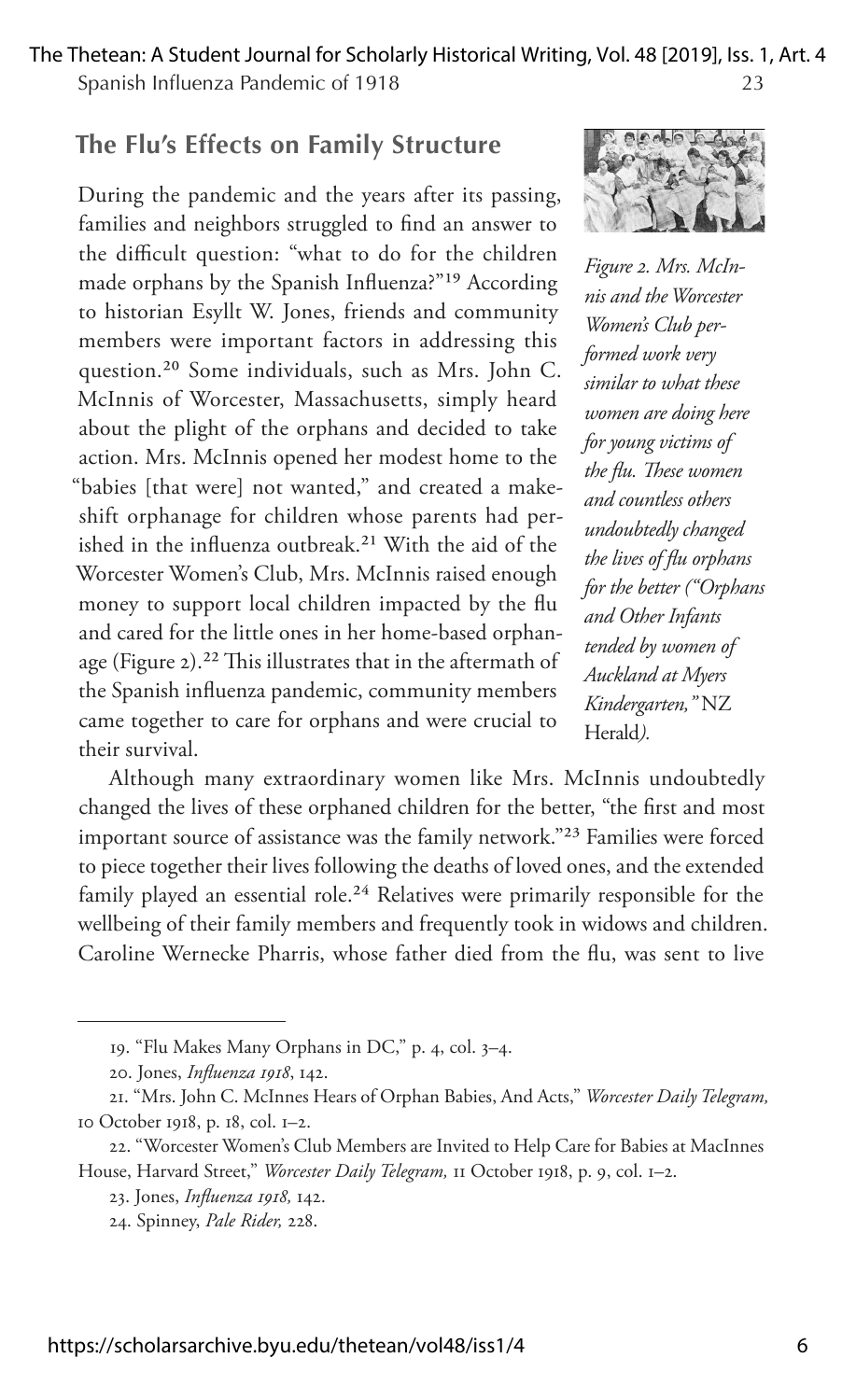with her grandparents at a young age. She recalled that "my grandparents were good to me," and their support allowed her to grow up in a family-centered home.<sup>25</sup> Extended family played an essential role in the wellbeing and care of flu orphans.

While the aid of extended families was essential to the care of flu orphans, there were many who had no family to turn to. America's large population of immigrants fell into this category. At the turn of the twentieth century, the United States experienced an explosion of immigration from across the globe. America's extraordinary economic opportunities combined with Europe's political unrest contributed to a considerable percentage of this mass migration. Ellis Island, a major immigration port, estimated that near the turn of the century, over twenty-seven million immigrants entered the United States.<sup>26</sup> These immigrants left everything behind—including their extended family—to come to a land of freedom and opportunity. When the Spanish influenza struck in 1918, first-generation flu orphans had no extended family nearby who could lend support. Since their relatives lived in foreign countries, these orphans were left to the mercy of private charities. Kind strangers adopted some orphans of immigrants, including siblings Elizabeth Jane and Edward Murray.27 Elizabeth and Edward, twins born in Australia in 1914, were the children of poor immigrants who came to America in 1916.<sup>28</sup> Their parents died of the Spanish Flu in 1918, and with no family living in the United States, the two toddlers were utterly alone. Mabel J. Ricker and her husband "heard of the children whose lives had been darkened" and sprang into action.<sup>29</sup> The Rickers adopted the twins and raised them as if they were their own.30

Following suit, other couples and families decided to adopt flu orphans. Countless newspaper articles reported adoptions from kind strangers who strove to make a happy home for the unfortunate children. An elderly man who lost his son in the Great War met two little orphans, and, driven by "an

<sup>25.</sup> Pharris, "I Survived."

<sup>26. &</sup>quot;Immigration Timeline: 1880–1930," The Statue of Liberty, Ellis Island, Foundation Inc, libertyellisfoundation.org.

<sup>27. &</sup>quot;Wealthy Woman Adopts Two Flu Orphans," *Wilkes-Barre Times Leader,* 29 January 1919, p. 11, col. 5.

<sup>28. 1920</sup> U.S. Census, population schedule, Grinnel Township, Poweshiek, Iowa, ED 124, p. 64, sheet 11A, Ricker Family; database with images, *Ancestry* (http://ancestry.com); NARA.

<sup>29. &</sup>quot;Wealthy Woman Adopts Two Flu Orphans," p. 11, col. 5.

<sup>30. 1920</sup> U.S. Census, p. 64, sheet 11A; *Ancestry* (http://ancestry.com : accessed 18 October 2018); NARA.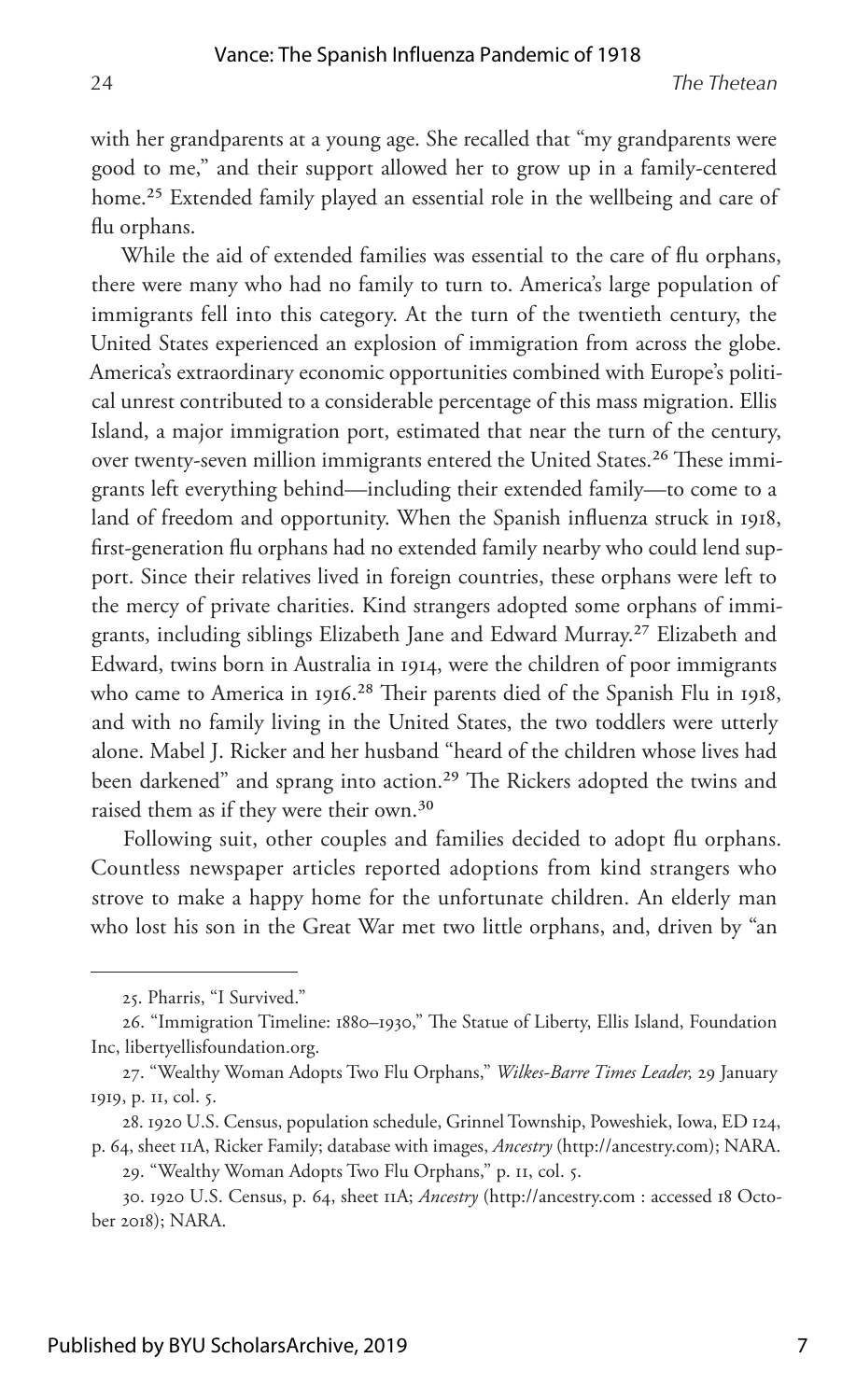intangible bond of sympathy," reported "I'm going to adopt you both and give you a real home. Since my boy has 'gone west,' I'm a childless father. You are fatherless and motherless. Wouldn't you like to live at my house?"<sup>31</sup> The two youngsters found a "real" home with this elderly man.32

Adoption provided stability for some orphaned children, but there were thousands of others who lacked kind strangers to come to their aid. Some of these children worked hard to stay with their siblings, despite the economic hardships that this entailed. The Bowles family is one example of this extraordinary phenomenon. Mr. and Mrs. Bowles died just days apart and left eight young children parentless.<sup>33</sup> Rather than face separation at orphanages, the Bowles siblings decided to stick together and fend for themselves. The 1920 census reported seven of the eight children living together and Catherine Bowles—age eighteen—presiding as the head of the household. She played the violin at a cafeteria in order to support her younger siblings, all of which were still in school.<sup>34</sup> The youngest Bowles child, Joseph, lived at the nearby St. Ann's Infant Asylum.35 At scarcely two years of age, his older siblings likely found it difficult to care for him and turned to charity for support. Joseph, however, was only temporarily separated from his older siblings. At some point, Joseph left the orphanage, and in 1930, resided with four of his older siblings.<sup>36</sup> Older siblings likely sacrificed time and education in order to care for their younger siblings. These difficulties, however, appeared to be worthwhile in order to stay together.

Like young Joseph Bowles, there were thousands of children who spent their formative years in orphanages. An orphanage in New York told the story of a young orphan boy named William: "William is an orphan, having lost both his

35. 1920 U.S. Census, population schedule, Precinct 3, Washington City, District of Columbia, ED 44, p. 40, sheet 5A, Joseph Bowles; database with images, *Ancestry* (http:// ancestry.com : accessed 1 December 2018); NARA.

<sup>31. &</sup>quot;Father Who Lost Son in War Takes 'Flu' Orphans to His Heart and All Find Peace," *The Pittsburgh Press,* 24 November 1918, p. 11, col. 2.

<sup>32. &</sup>quot;Father Who Lost Son in War," p. 11, col. 2.

<sup>33. &</sup>quot;Flu Makes Many Orphans in DC," p. 4, col. 3–4.

<sup>34. 1920</sup> U.S. Census, population schedule, Precinct 2, Washington City, District of Columbia, ED 29, p. 132, sheet 2B, Bowles Family; database with images, *Ancestry* (http:// ancestry.com : accessed 1 December 2018); NARA.

<sup>36. 1930</sup> U.S. Census, population schedule, Precinct 10, Washington D.C., District of Columbia, ED 290, p. 121, sheet 7B, Bowles Family; database with images, *Ancestry* (http:// ancestry.com : accessed 1 December 2018); NARA.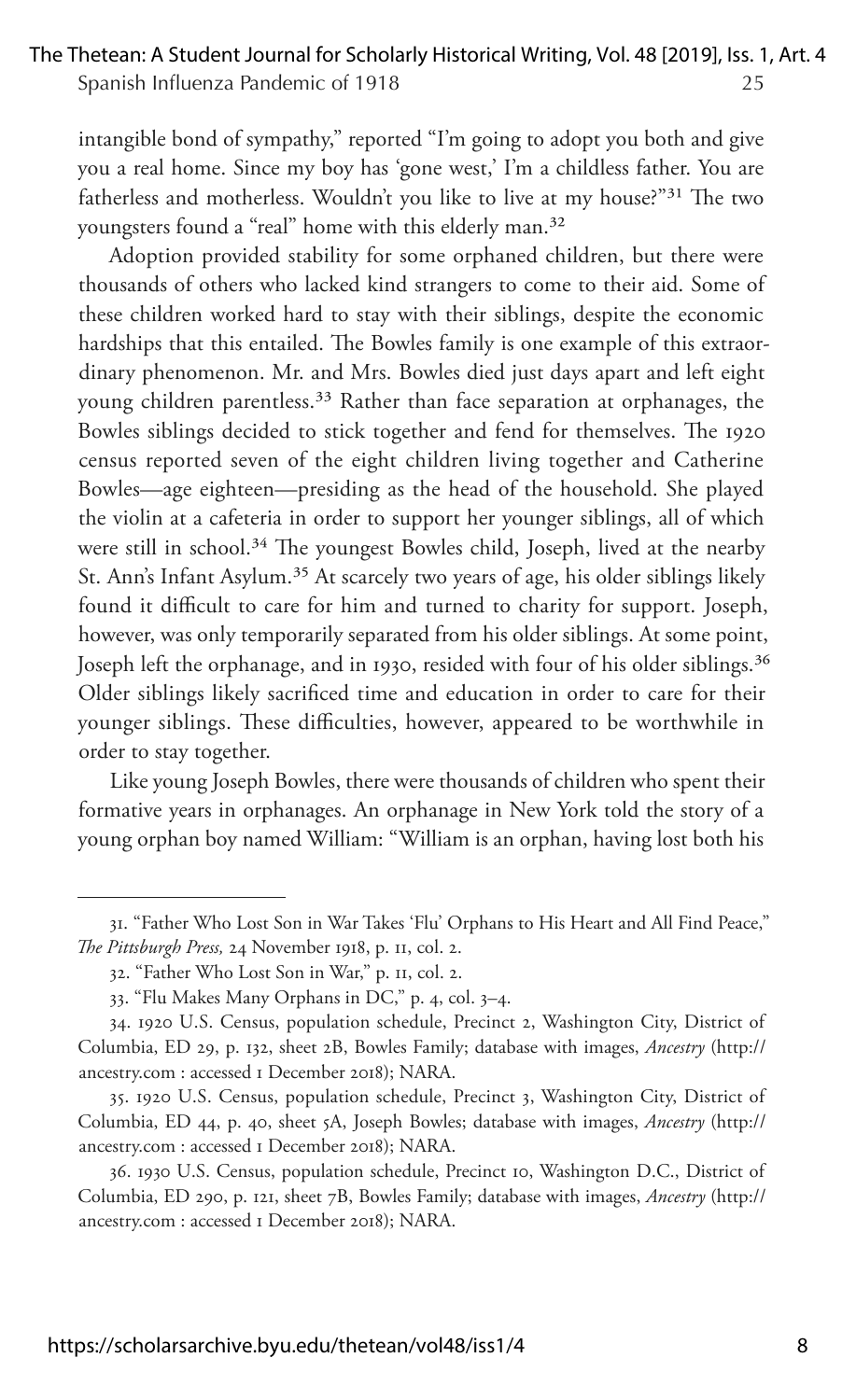

*Figure 3. Religious figures such as these nuns played an influential role in caring for the orphans of the 1918 pandemic ("'How Could We Turn a Deaf Ear?'—Sisters of Mercy and the 1918 Flu Pandemic," Sisters of Mercy, sistersofmercy.org).*

parents during the recent influenza epidemic. He is a child who never knew what it was to want for anything and never did his happy parents dream that their only child would someday be an inmate of an orphanage."37 As a direct result of the 1918 flu pandemic, orphanages across the country experienced a huge influx of new orphans. An orphanage in Pennsylvania claimed, "the epidemic of influenza in the fall continues up to the present to complicate and increase our work."38 Due to high demand, orphanages appeared to spring up overnight and existing organizations were filled to capacity. As most orphanages were unfunded by the government, churches and aid societies stepped up to the plate.39 Churches built orphanages and religious leaders of many different traditions sought to provide for both the spiritual and temporal needs of the children in their care (Figure 3).<sup>40</sup> With the breakdown of family struc-

tures, churches and orphanages sought to build an environment where children were cared for and nurtured—both physically and spiritually.

#### **Emotional Consequences for Children**

Despite the stability and care provided by orphanages, nothing compared to the love provided by a mother or father. A newspaper reported that "many of the children do not know that their mother or father, or both are dead. Many times in their sleep, some of the little ones can be heard calling for their mothers."<sup>41</sup> It is evident that the loss of parents at a young age had a substantial effect on

<sup>37. &</sup>quot;Caring for Little Ones Left Orphans," p. 10, col. 1–2.

<sup>38. &</sup>quot;Thirty Seventh Annual Report of the Children's Aid Society of Pennsylvania for the year 1918," p. 3, *Influenza Archive,* http://hdl.handle.net/2027/spo.0670flu.0015.760.

<sup>39.</sup> Michael Sherman, "'Awful, Awful': The Spanish Flu in Vermont, 1918–19," *Historic Roots: A Magazine of Vermont History* 3, no. 1 (1998), 11–17.

<sup>40.</sup> Francis E. Tourscher, "Work of the Sisters During the Epidemic of Influenza October, 1918," *Records of the American Catholic Historical Society of Philadelphia* 30, no. 3 (September 1919), 198–99.

<sup>41. &</sup>quot;Caring for Little Ones Left Orphans," p. 10, col. 1–2.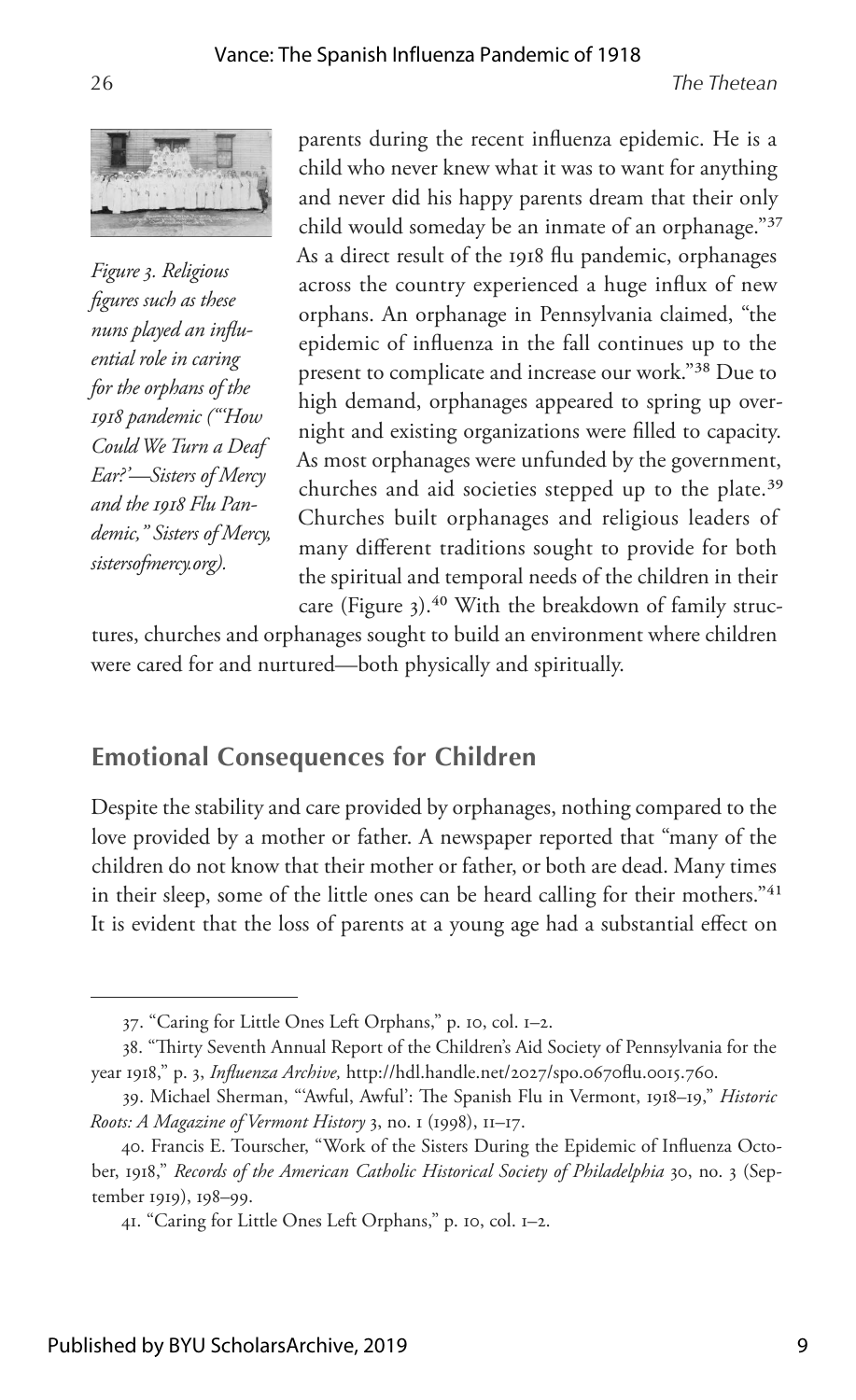#### Spanish Influenza Pandemic of 1918 27 The Thetean: A Student Journal for Scholarly Historical Writing, Vol. 48 [2019], Iss. 1, Art. 4

the emotional well being of flu orphans.<sup>42</sup> One flu orphan, reminiscing about a father who had died before she could remember him, reflected, "there are no happy memories of being with my father, only pictures and family stories. I've been told what a wonderful man he was, but couldn't he have lived a little longer? Here I am, almost 90, and I still think of 'what might have been.'"43 Even nearly a century after her father's passing, this now-elderly flu orphan continued to struggle with her tragic loss.

The pandemic left emotional scars that affected all survivors, even those who had not lost parents. In the words of historian Carla R. Morrisey, "a child did not have to lose parents to be forever marked by the Spanish Influenza."44 Just living through the troubling time affected the long-term emotional health of survivors and their loved ones. Jeanne Shinnick was only eight when the Spanish Influenza reached her small hometown just outside of Philadelphia. Jeanne came down with the flu and recovered, but others in her community were not so lucky. Even though her parents survived, Jeanne, like so many other young children, witnessed the death and despair that accompanied the outbreak. She later described a childhood experience where she stood on the porch and looked across the street at her neighborhood. All of her neighbors had died and the local authorities had stacked the bodies in a large pile in the front yard (see Figure 4).45 Years later, her son Drew described



*Figure 4. Scenes like this were common in the fall of 1918. Many young children orphans or not—who witnessed the horror of widespread death were emotionally impacted for the rest of their lives. ("Demonstration at the Red Cross Emergency Ambulance Station in Washington DC during the influenza pandemic of 1918," Library of Congress).*

his mother as a "professional worrier" and believed that the horrors of 1918 influenced this behavior. He claimed, "she was an eyewitness to the end of many worlds she lived in," and the "event which I believe defined the woman who was

<sup>42.</sup> Tom Quinn, *Flu: A Social History of Influenza*, (London: New Holland, 2008), 154. 43. Pharris, "I Survived."

<sup>44.</sup> Carl R. Morrisey, "The Influenza Epidemic of 1918," *Navy Medicine* 77, no. 3 (May– June 1986), 13.

<sup>45.</sup> Drew Shinnick, "I Survived," interview by Centers for Disease Control and Prevention, *CDC*, accessed 23 November 2018, cdc.gov.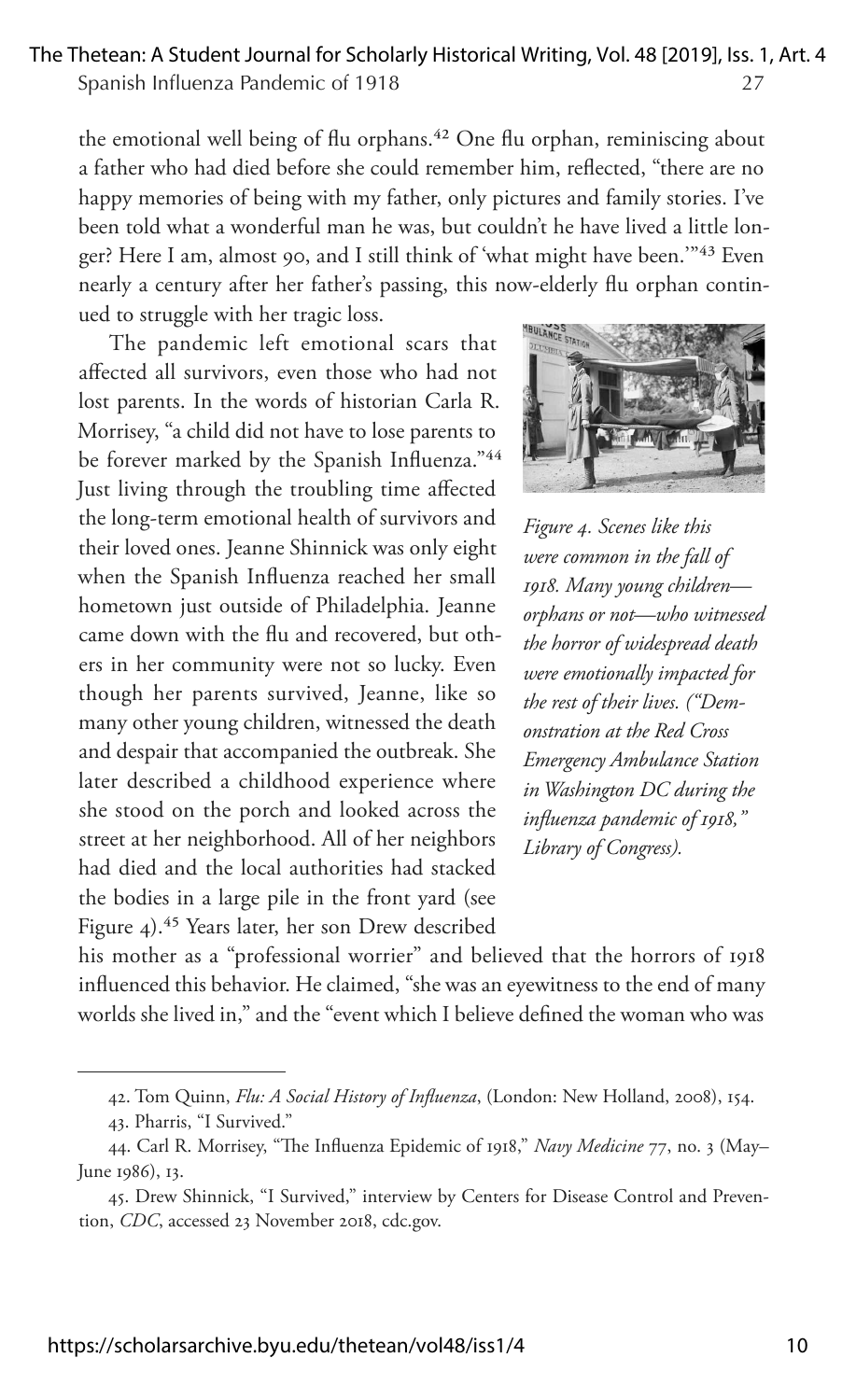

*Figure 5. A family photograph of Otto Wernecke and his wife Caroline. Otto died on December 3, 1918 of the Spanish flu and left his young wife a widow with several small children (Pharris, "I Survived,"*  CDC*).*

to become my Mom . . . was the horrific 1918 pandemic."<sup>46</sup> This shows that the overwhelming presence of death in 1918 had a lasting emotional impact on children that would span for decades.

### **Changing the Economic Trajectory of Life**

An important feature of the Spanish influenza pandemic was the long-term economic impact that it had on children. Caroline Wernecke Pharris was only an infant when her father Dr. Otto Wernecke, a prosperous dentist, passed away in December of 1918 (Figure 5). His wife, Mrs. Wernecke, was left to raise her three small children alone. When Otto died, "many people seemed to feel that since their dentist had died they didn't have to pay the money they owed for dental work he had done."47 Otto's little family was left destitute and in order to support her children, Mrs. Wernecke found work in the millinery or hat-making business (Figure 6).48 In addition to this meager income, Mrs. Wernecke likely drew on community aid to support her young family. According to an aid society statistic, in the several years following 1918, the number of widows asking for assistance increased by nearly sixty percent.49 These funds were used to support families struggling after the loss of a male breadwinner.

Even with assistance, Mrs. Wernecke was unable to work and care for her children at the same time and sent her littlest ones to live with nearby relatives. Her youngest daughter, Caroline, never knew her father but claims that his death changed her life forever. Caroline wholeheartedly believed her "father's death in the flu pandemic affected [her family] economically, emotionally, and socially" and that "the flu pandemic of 1918 drastically

<sup>46.</sup> Shinnick, "I Survived."

<sup>47.</sup> Pharris, "I Survived."

<sup>48. 1920</sup> U.S. Census, population schedule, Manitowoc City, Manitowoc, Wisconsin ED 97, p. 86, sheet 9B, Wernecke Family; *Ancestry,* http://ancestry.com; NARA.

<sup>49.</sup> Children's Home and Aid Society of Illinois, "Home Life for Childhood: Annual Report, 1918" p. 4, *Influenza Archive,* http://hdl.handle.net/2027/spo.0280flu.0015.820.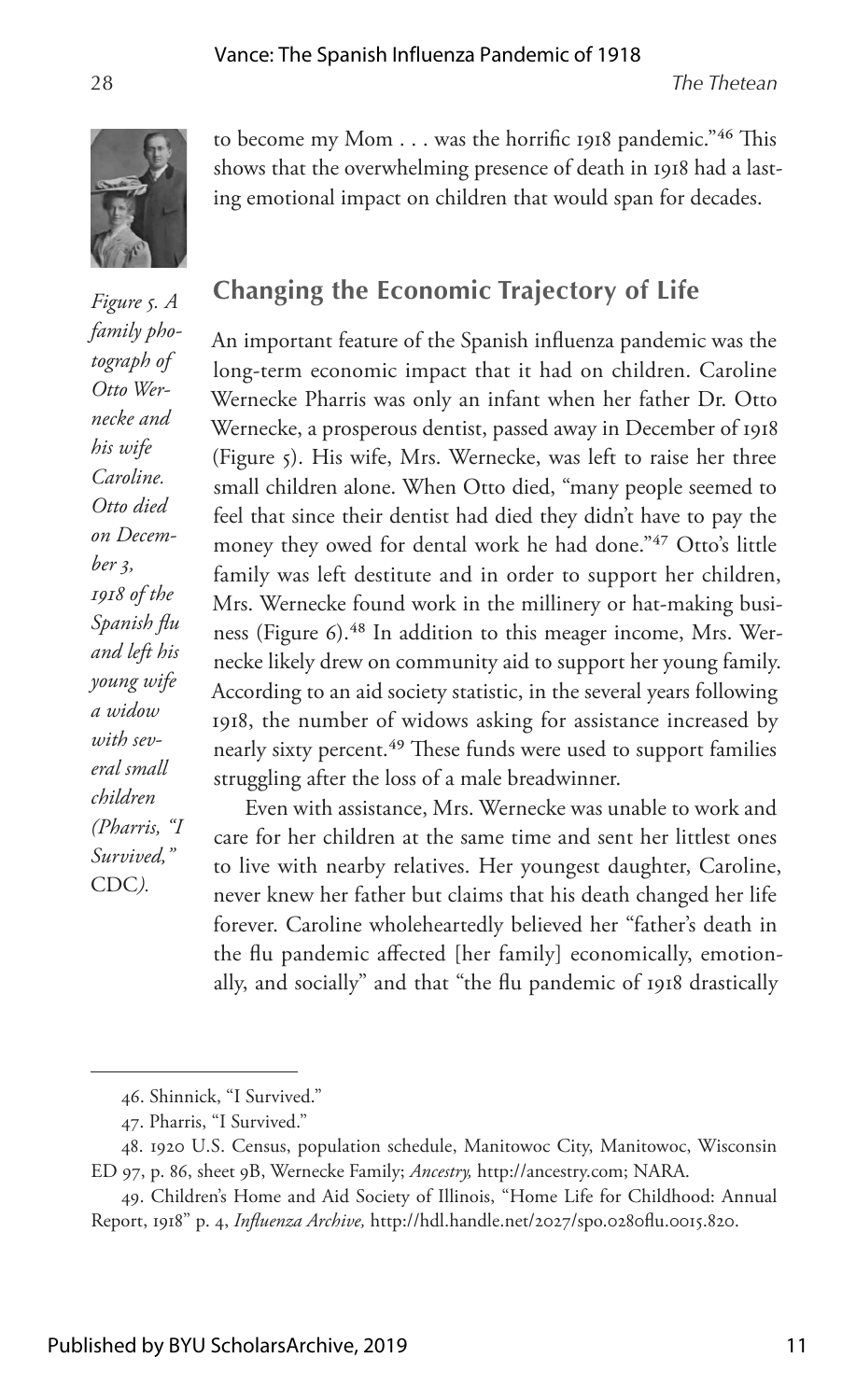#### Spanish Influenza Pandemic of 1918 29 The Thetean: A Student Journal for Scholarly Historical Writing, Vol. 48 [2019], Iss. 1, Art. 4

changed the trajectory of our lives."50 Although Mrs. Wernecke worked hard to provide for her children, she did not earn enough to send them to college. Caroline had always dreamed of becoming a school teacher, while her brother Otto Jr. aspired to become an engineer. Unfortunately, because of their poverty following their father's death, neither was able to attend college and fulfill their dreams.51 Likewise, another flu orphan recalled that "the devastation and poverty that pervaded [our] lives from that time on."52 The pandemic changed the economic status of many orphans and half-orphans, not only temporarily, but in the following decades.

#### **Conclusion**

The Spanish Influenza pandemic of 1918 had significant effects on the American family. While it tore households apart, extended family and community members sought to recreate the stability of families by caring for widows, widowers, and their children. Relatives and community members provided crucial support structures to flu

survivors, and although many consider 1918 to be a difficult time, it quickly became a year marked with generosity and love. American communities and religious organizations were united in fighting for the wellbeing of the families left behind. Innocent children were the most impacted victims of the flu and orphans were cared for by extended family, older siblings, orphanages, or adopted by kind strangers. Whatever fate had in store, family and community members strove to ensure that flu orphans were cared for. Even if children continued to live with their immediate families, the outbreak still left a tangible mark on their emotional wellbeing and economic status. Although "the circumstances of many must have been bleak, individual women, men and children



*Figure 6. According to the 1920 Census, Mrs. Wernecke worked as a proprietor at Durst Millinery Shop. This photo was taken outside of the shop at the turn of the twentieth century "Drost Hat Shop, Manitowoc, Wisconsin," University of Wisconsin, digicoll.library .wisc.edu).*

<sup>50.</sup> Pharris, "I Survived."

<sup>51.</sup> Pharris, "I Survived."

<sup>52.</sup> Lois Miller Stougard, "I Survived," interview by Centers for Disease Control and Prevention, *CDC*.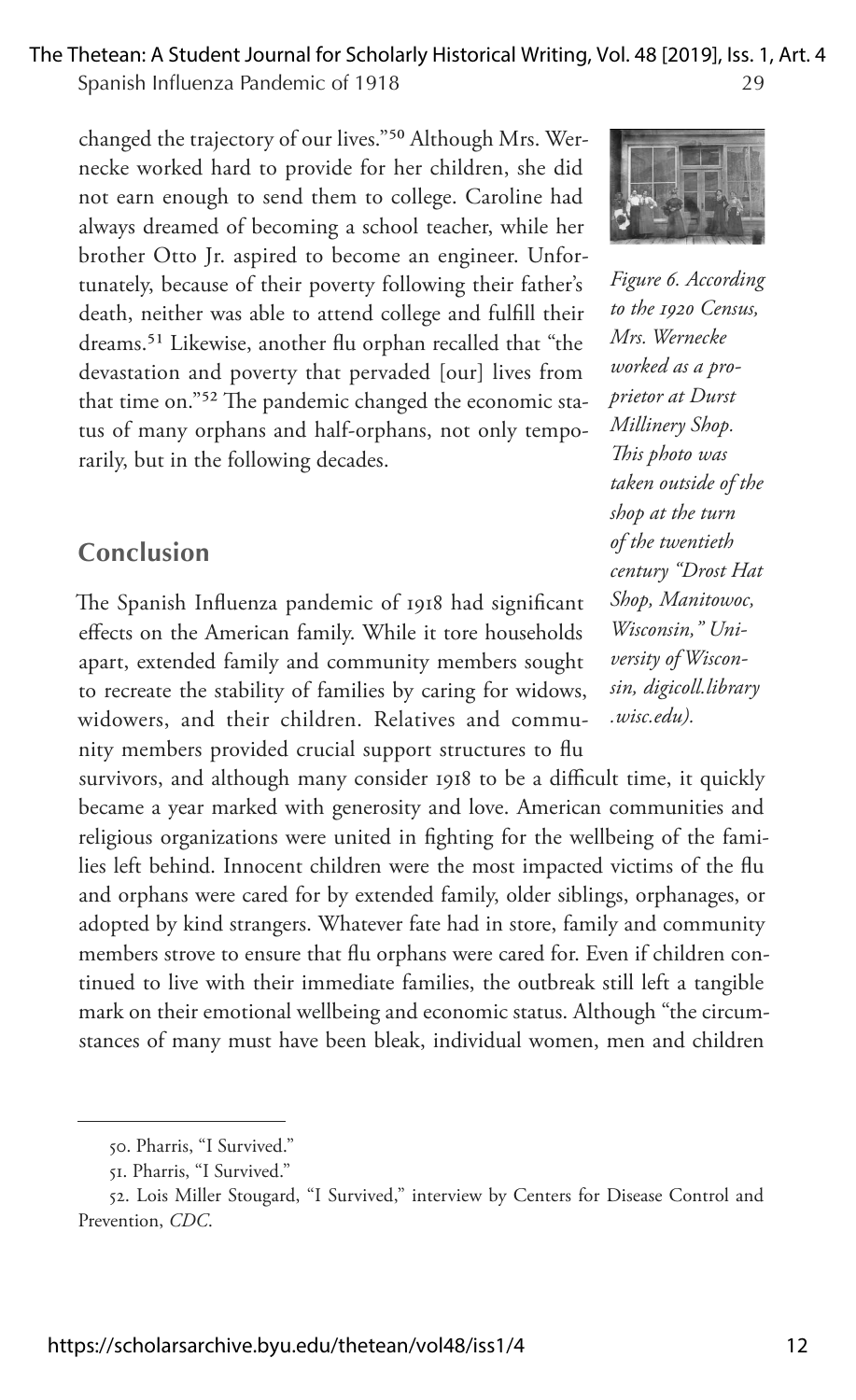displayed considerable resilience and courage."<sup>53</sup> The outbreak was a trying time, but one that was met with courage, strength and endurance—all of which became a defining characteristic of the American family.

*Ellie Vance is from St. George, Utah, and recently graduated from Brigham Young University with a double major in family history/genealogy and Russian. She specializes in German, Russian, and US genealogical research. Ellie currently works at the Family History Library as a German/Slavic research specialist, and as a genealogist at Legacy Tree.*

<sup>53.</sup> Jones, *Influenza 1918,* 163.